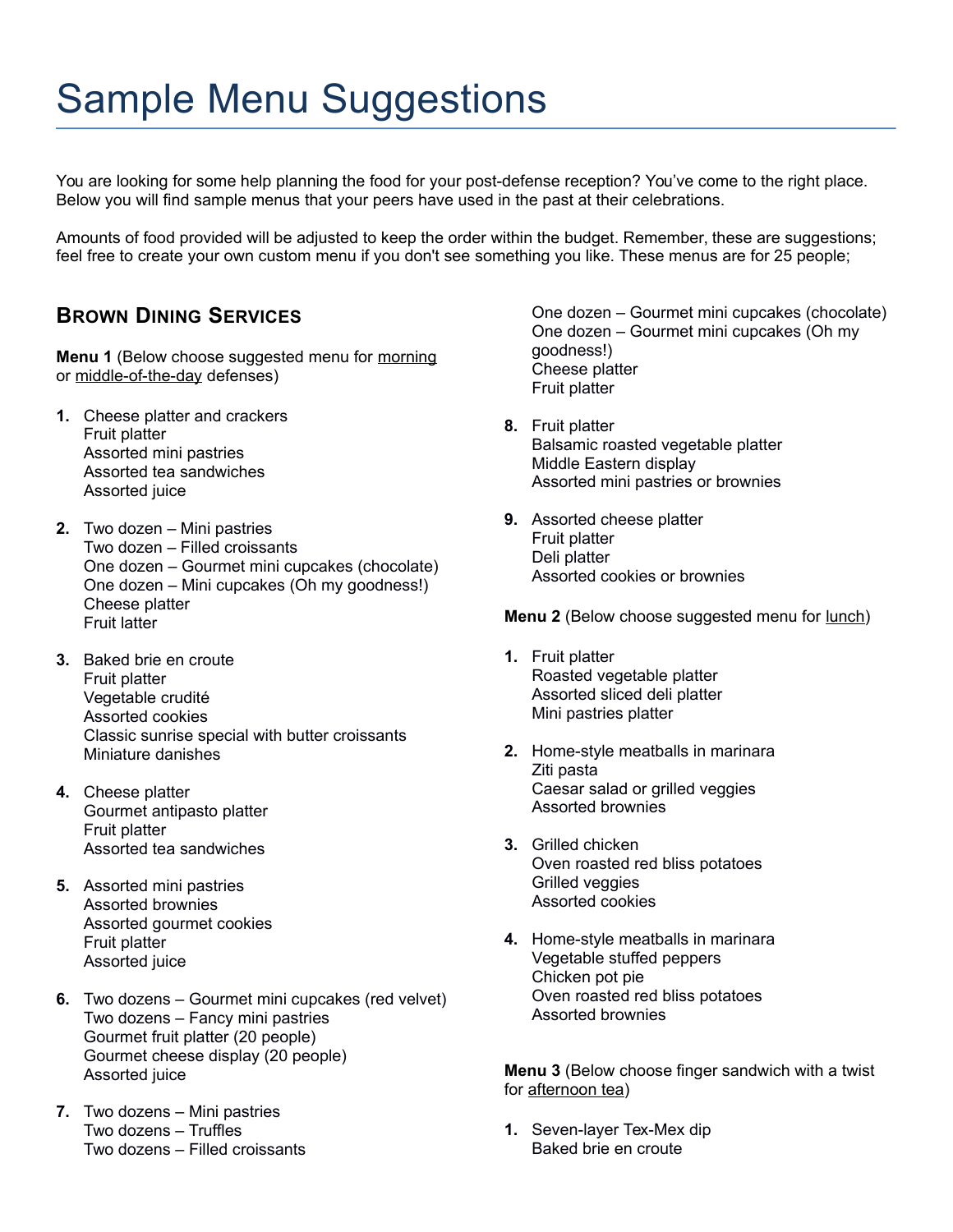Jumbo shrimp platter Fruit platter Vegetable crudité

- **2.** Three dozens Tea sandwiches Two dozens – Spanakopita Fruit platter Assorted cookies or brownies
- **3.** Vegan cookies and brownies Pound cake Fruit platter Roasted vegetable platter Deli platter Assorted soda
- **4.** Seven-layer Tex-Mex dip Baked brie en croute Fruit platter Vegetable crudité Assorted brownies
- **5.** Four dozens Assorted sandwiches Four dozens – Assorted cookies Fruit platter Cheese platter
- **6.** Mediterranean flat bread display Aged goat cheese and herb dip Fire-roasted tomatoes White bean dip Crumble feta cheese Portobello mushroom tapenade w/ olive tapenade and grilled flat bread Two dozens – Assorted cookies
- **7.** Mediterranean flatbread display Assorted mini pastries or cookies (you can ask for vegan pastries)

# **KABOB & CURRY**

(Choose one from below)

- **1.** Two trays Chana masala Two trays – Chicken Biryani One tray – Saag aloo with tofu One tray – Chicken tikka masala One tray – Plain rice One tray – Shrimp kabob masala (choice of chicken or shrimp)
- **2.** Two trays Aloo tikki Two trays – Samosa Two trays – Lamb pasanda Two trays – Lemon rice One tray – Chicken saag Two trays – Peas pulao Ten pieces – Garlic Naan

**3.** One tray – Saag tofu Two trays – Chana masala or chicken tikkamasala Two trays – Biryani chicken Two trays – Basmati rice Ten pieces – Plain naan

#### **4. (Vegetarian dish)**

- One tray Vegetable samosa One tray – Bhajia (mixed pakoras) One tray – Papri Chaat One tray – Aloo gobi One tray – Chana masala One tray – Paneer jalfrezi One tray – Bengan bharta One tray – Saffron rice One tray – Bean salad, naan and all condiments
- **5.** One tray Chicken tikka masala One tray – Rogan Josh Two trays – Malai Kofta One tray – Kachumbar salad Two trays – Peas pulao Ten pieces – Plain naan Ten pieces – Onion naan **6.** One tray – Aloo tikki
- One tray Samosa One tray – Lamb keema samosa One tray – Chicken saag One tray – Lamb pasanda Garlic naan
- **7.** One tray Veggie samosa One tray – Chicken tikka (tandoori) One tray – Chicken tikka masala One tray – Peas pulao Naan (25 people) One gallon – Mango lassi

#### **TASTE OF INDIA**

(Choice of plates, choose at least three or 4 plates from one of the menus)

**1.** (Appetizers): Vegetable samosas Bhajia (mixed pakoras) Papri Chaat (chick peas and potatoes in sauce) Aloo gobi (cauliflower and potatoes)

(Entrée): One tray – Chana masala (chick peas) One tray – Panee Jalfrezi (cheese with peppers and tomatoes) One tray – Bengan bharta (eggplant) One tray – Saffron rice Naan (bread) All three chutneys (Imli ki, Pudina ki and Pyaz ki) Bean salad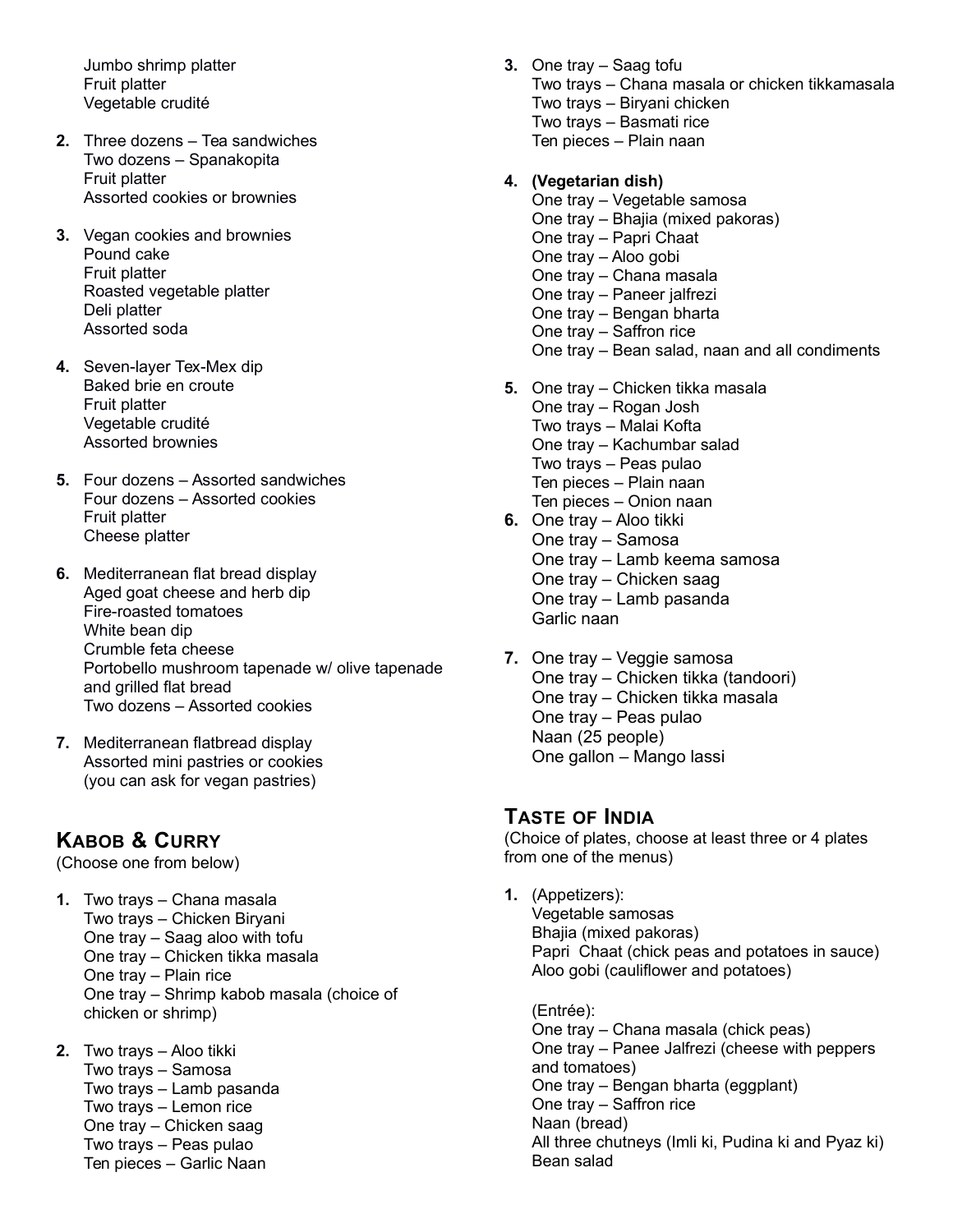- **2.** One tray Chicken tikka masala One tray – Saag paneer Two trays – Plain rice Aloo gobi (cauliflower and potatoes) All three chutneys (Imli ki, Pudina ki and Pyaz ki) Bean salad
- **3.** One tray Chicken tikka masala One tray – Chana masala One tray – Samosas (25 people) One tray – Vegetable samosas Two trays – White rice
- **4.** One tray Chicken tikka masala One tray – Jogan Josh Ten pieces – Plain naan Ten pieces – Onion naan One tray – Kachumbari salad Three trays – Peas pulao
- **5.** One tray Saag tofu One tray – Chana masala One tray – Biryani One tray – Basmati rice 25 pieces – Potato and peas naan One tray – Shrimp kabob masala

#### **DIVINE PROVIDENCE CATERING**

(Sample menu suggestions choice of one for 25 people)

- **1.** Mediterranean salad sampler Veggie pita Buffalo chicken wrap or Cuban panini
- **2.** Brooklyn grinder sandwich Spinach salad or Mayan bean salad sandwich
- **3.** Teriyaki salmon salad Grilled vegetable panini or Athena salad Grilled Rachel sandwich or Veggie pita

# **FIRE WORKS**

(Sample menu suggestions, choice of 3 sandwiches for 25 people)

**1.** One platter – Country ham on brioche bun with mango mustard, arugula, and brie roast beef on French roll with French dressing One platter – Veggie slaw/Swiss cheese, house roast turkey on multi-grain roll with avocado, organic greens muenster, grilled and roasted veggies on focaccia bun with provolone cheese One platter – Curry chicken salad with cranberries, walnuts, greens in a wrap, salad and chips

**2.** Fruit platter Assorted mini pastries

> (Pick one of the cheese platters): Basic cheese platter More cheese platter

(Pick one of the tea-sandwich platters): Turkey with apricot Chicken with orange Tuna

# **APSARA'S RESTAURANT ON HOPE ST.**

- **1.** Stir-fried Cantonese dry noodle with seafood Chicken teriyaki on the stick Pad Thai with chicken Stir-fried lemon grass with firm tofu Mongolian stir-fried beef Stir-fried Chinese broccoli with oyster sauce and shrimp
- **2.** Cantonese dry noodle with seafood Chicken teriyaki on the stick Chicken pad Thai Stir-fried Chinese broccoli with oyster sauce and shrimp Steamed tofu delight White rice
- **3.** Chicken teriyaki Chicken pad Thai Cantonese dry noodle with seafood Tofu and veggies Mongolian stir-fried beef Stir-fried Chinese broccoli with oyster sauce and shrimp White rice

#### **PRANZI**

(Platters)

- **1.** Fruit salad Cheese platter Assorted domestic cheese (pepper jack, cheddar, Dill Havarti. smoked Gouda and Muenster) served with grapes, strawberries and gourmet crackers
- **2.** One dozen California chicken salad (finger sandwiches) One dozen – Italian tuna salad (finger sandwiches) One dozen – Roast Turkey (finger sandwiches) Miniature Italian pastry platter